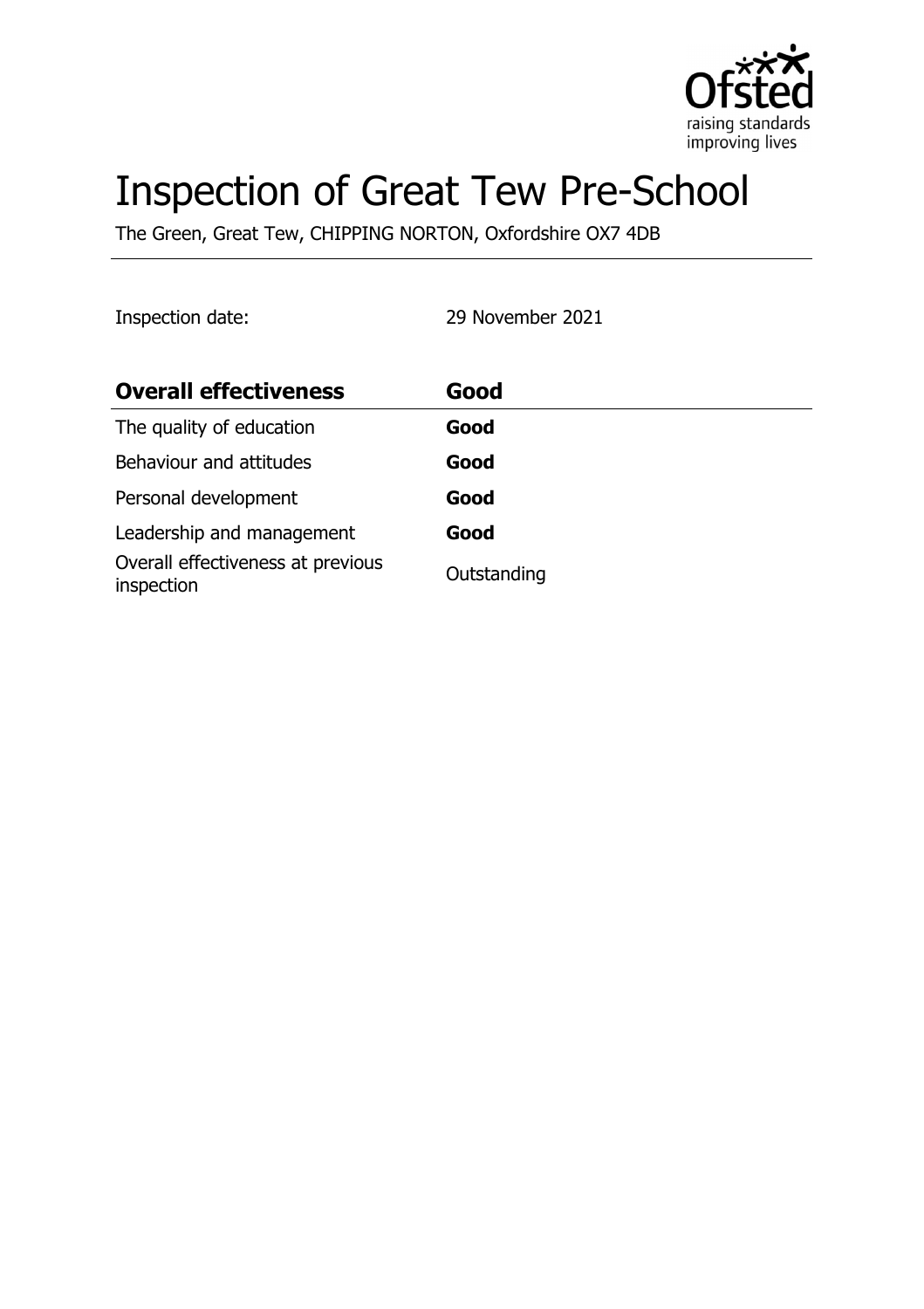

## **What is it like to attend this early years setting?**

#### **The provision is good**

Children are happy, safe and settled in this welcoming pre-school. They behave well and learn to take turns. Children demonstrate positive relationships with staff. For instance, they snuggle with staff to listen to a story and talk about the images they see on the pages. Staff have a secure knowledge of the children's needs and what they want them to learn. They consistently praise the children for their achievements. This helps children to develop their confidence and self-esteem.

Children show positive attitudes to learning. They benefit from daily fresh air and exercise. Children cannot wait for the doors to open and to be able to play outside. They wrap up warm and independently put on their coats and shoes for the icy weather. Children learn first-hand experiences about the natural world. They are delighted to observe the ice melting and use mini hammers to break the coloured ice in the tray. Children develop good physical skills as they move their bodies in different ways. For instance, they strengthen their muscles and develop their balance as they stretch and make different yoga positions. Children practise physical skills that will eventually support their early writing. For example, they handle various tools, knead and roll the dough, and use rods to find magnets hidden in the sand. This helps to develop children's smaller muscles and coordination.

#### **What does the early years setting do well and what does it need to do better?**

- Overall, staff plan and deliver the curriculum effectively to encourage children's interests and development. Staff support children to extend their vocabulary. For example, staff introduce new words such as 'multicoloured' and explain to help children understand what this means.
- Staff are enthusiastic and keen to engage and interact in children's play. However, on occasion, staff do not focus clearly on the intended learning for the activity. This means that some elements of the learning are missed and staff do not maximise learning opportunities for all children.
- Children are highly motivated and have good opportunities to develop a love of books. They enjoy looking at a varied range of books by themselves or with staff. Children benefit from a book lending scheme so that every child has the chance to share their favourite books with their parents at home.
- $\blacksquare$  Children learn about colours and numbers when they play and through general opportunities throughout the day. They learn mathematical concepts, such as 'full and empty' and 'more and less', as they fill their buckets with sand and ice. Children are enthusiastic and engaged in their learning.
- $\blacksquare$  Staff have supervision meetings and they regularly attend training. They comment that they feel valued and are well supported in their roles. They are conscientious and enjoy working at the pre-school. The manager models, and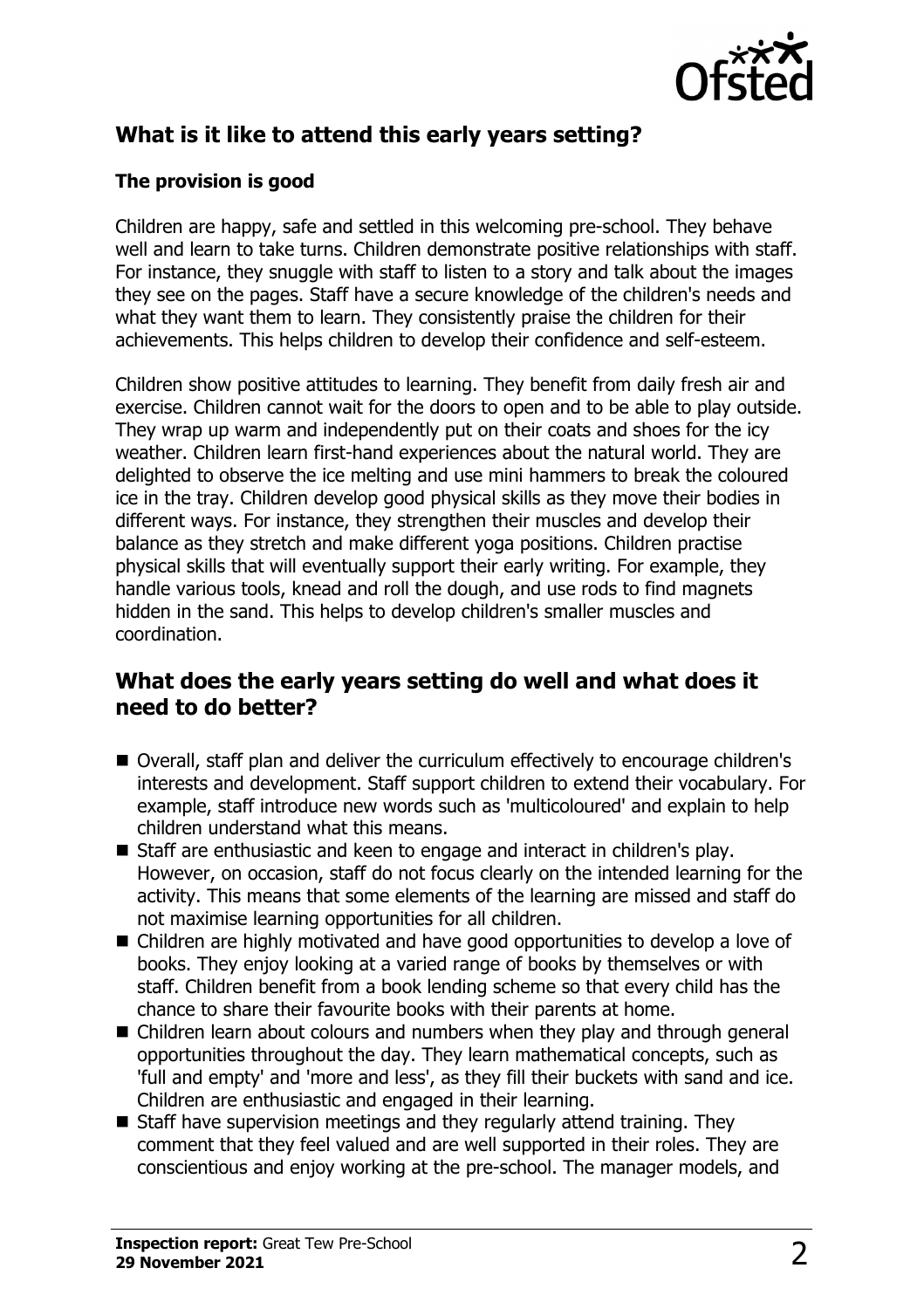

observes, staff practice. However, these observations are not focused enough on how staff deliver the curriculum, to enable regular feedback on their performance and to raise teaching skills to an even higher level.

- $\blacksquare$  Staff provide effective support for children who need additional help to ensure they make progress. They work with parents and other agencies to ensure a shared approach to supporting these children and make sure that they benefit from funding, where applicable. For example, they use funding to buy additional resources, games and music sessions.
- $\blacksquare$  Staff support children's understanding of the wider world effectively. They encourage diversity and extend opportunities for children to value their home backgrounds and their understanding of others well. Children are able to see and hear other languages. They respect one another and are supported to understand what makes them unique.
- $\blacksquare$  The manager is dedicated and wants the best for the children in her care. She is a strong leader and is supportive of her staff team. The manager and staff team evaluate the experiences for parents and children. They regularly update their knowledge and are dedicated to the continuous improvement of the pre-school.
- Staff work well in partnership with parents and other professionals. Parents speak highly of the pre-school and the care that their children receive. Staff have formed strong relationships with the link school. They share information to help provide a smooth move for all children on to the next stage of their learning.

## **Safeguarding**

The arrangements for safeguarding are effective.

Staff provide a safe and secure environment for children to play and learn in. They have a good awareness of how to keep children healthy and safe. For example, they talk to children about healthy eating and promote good oral health habits. All staff have a good understanding of their responsibilities around safeguarding. They know how to identify any concerns regarding children or staff. They have a clear understanding of the procedures to take and how to make a referral themselves, if necessary. The manager ensures that safeguarding is always on the agenda at staff meetings and that staff's safeguarding knowledge is kept up to date, including regarding issues such as extremist views.

#### **What does the setting need to do to improve?**

#### **To further improve the quality of the early years provision, the provider should:**

- $\blacksquare$  focus more clearly on the intended learning of activities
- $\blacksquare$  build on the good systems for supporting staff, to further develop their skills and raise the quality of education to an even higher level.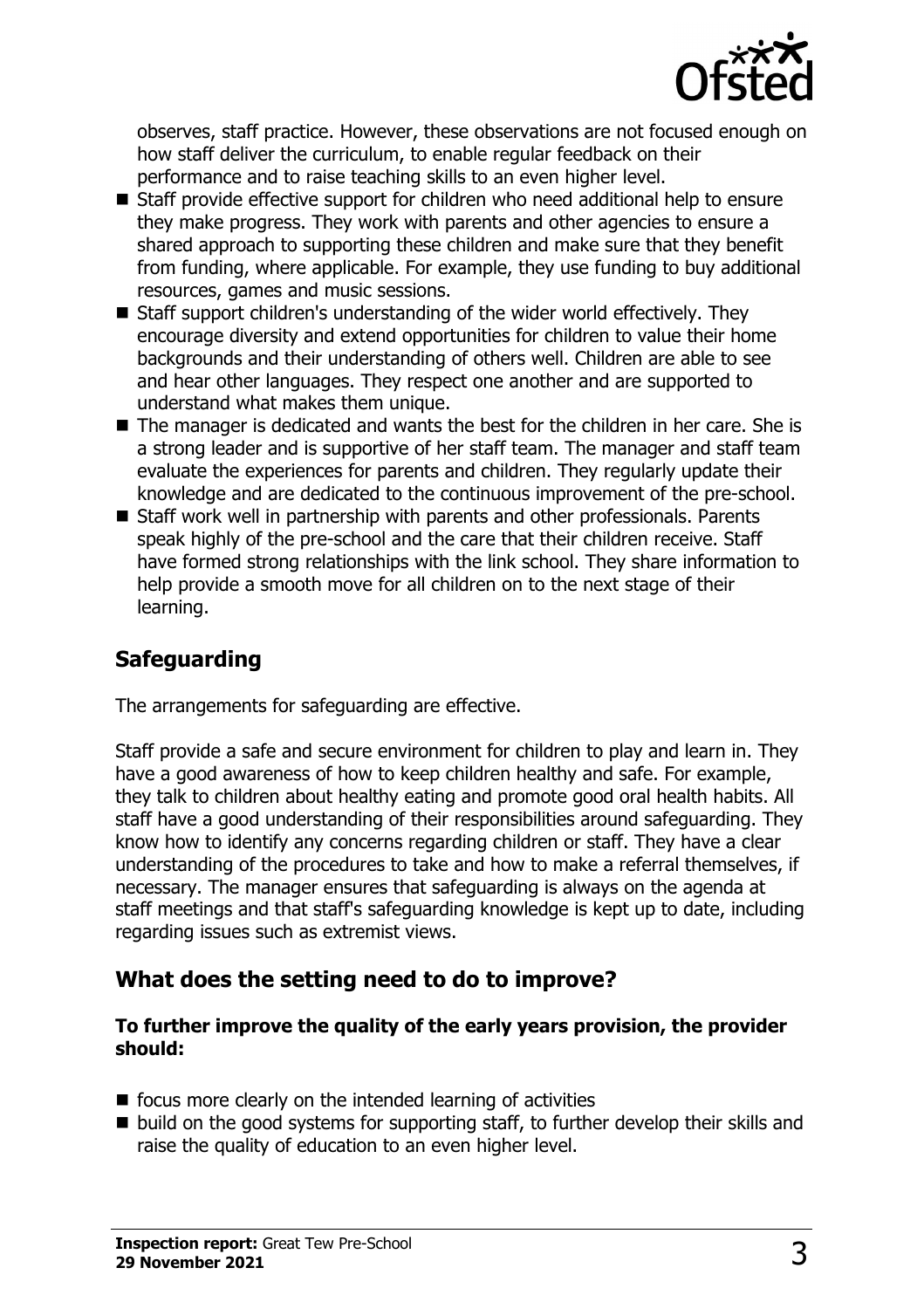

| <b>Setting details</b>                         |                                                                                      |
|------------------------------------------------|--------------------------------------------------------------------------------------|
| Unique reference number                        | 133490                                                                               |
| <b>Local authority</b>                         | Oxfordshire                                                                          |
| <b>Inspection number</b>                       | 10108477                                                                             |
| <b>Type of provision</b>                       | Childcare on non-domestic premises                                                   |
| <b>Registers</b>                               | Early Years Register, Compulsory Childcare<br>Register, Voluntary Childcare Register |
| Day care type                                  | Sessional day care                                                                   |
| Age range of children at time of<br>inspection | 2 to $4$                                                                             |
| <b>Total number of places</b>                  | 13                                                                                   |
| Number of children on roll                     | 16                                                                                   |
| Name of registered person                      | <b>Great Tew Pre School Committee</b>                                                |
| Registered person unique<br>reference number   | RP901807                                                                             |
| Telephone number                               | 01608 683 186                                                                        |
| Date of previous inspection                    | 23 June 2015                                                                         |

### **Information about this early years setting**

Great Tew Pre-School has been registered for over 25 years. It operates from within the grounds of Great Tew Primary School, which is situated on the Tew Estate, in Great Tew, in Oxfordshire. The pre-school is open Monday to Friday, from 9am until 3pm, term time only. The pre-school is in receipt of funding for the provision of free early education for children aged two, three and four years. Five members of staff are employed to work with the children. Of these, four hold appropriate early years qualifications, including the manager who holds a degree in early years.

## **Information about this inspection**

**Inspector** Anneliese Fox-Jones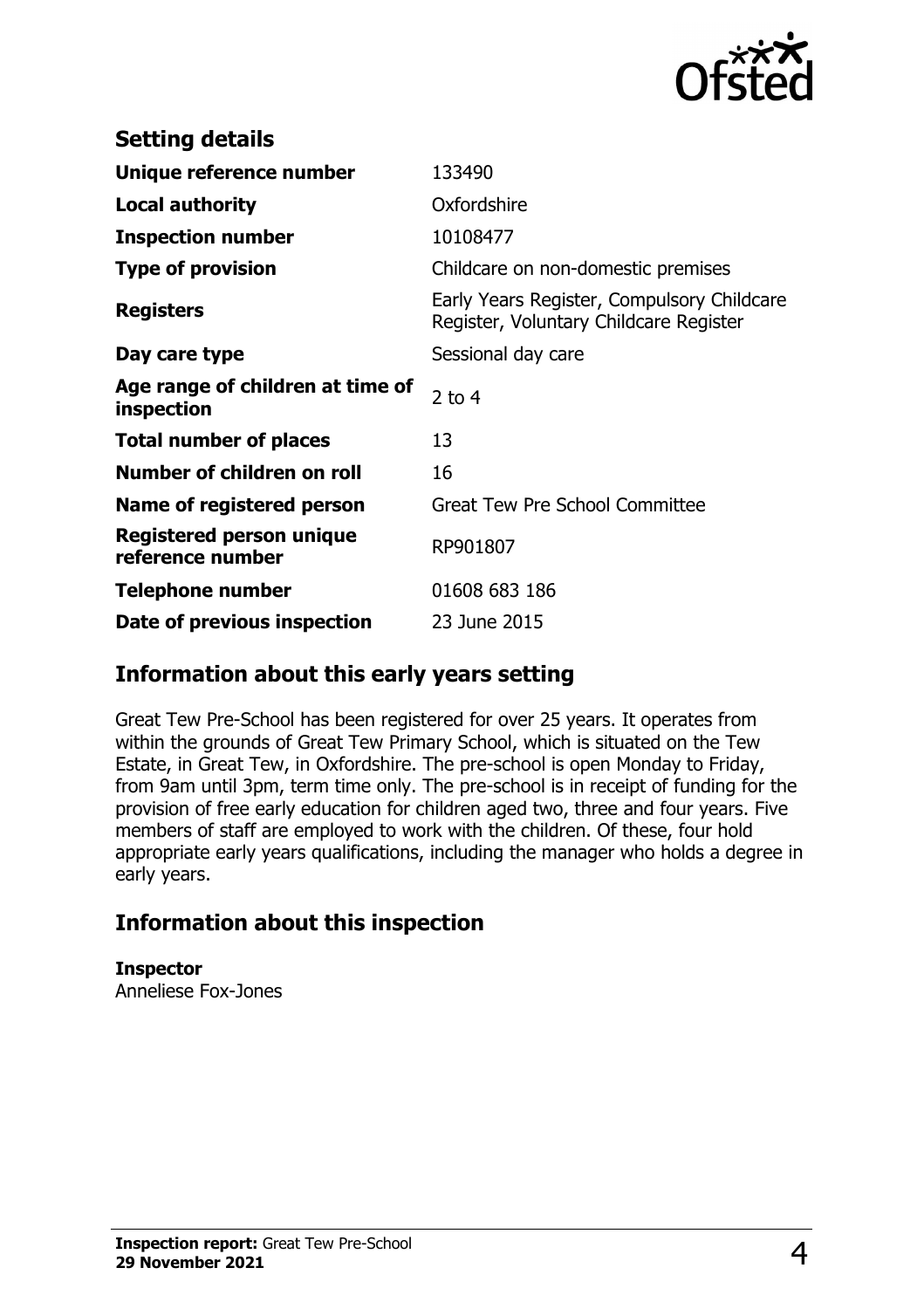

#### **Inspection activities**

- $\blacksquare$  This was the first routine inspection the provider received since the COVID-19 pandemic. The inspector discussed the impact of the pandemic with the provider and has taken that into account in their evaluation of the provider.
- $\blacksquare$  The manager and the inspector completed a learning walk across all areas of the pre-school to understand how the early years provision and the curriculum are organised.
- $\blacksquare$  A joint observation was carried out by the inspector and the manager. The inspector observed interactions between staff and the children and the impact these have on children's learning. The inspector checked evidence of the suitability and qualifications of staff working with children.
- $\blacksquare$  The inspector observed the staff and children as they played. She listened to their interactions and talked to them at appropriate times.
- $\blacksquare$  The inspector reviewed relevant documentation, including staff's qualifications, staff's records and evidence of paediatric first-aid training. The inspector had a discussion with the manager and the chair of the committee about the evaluation of the setting and plans for improvement.
- $\blacksquare$  The inspector took account of the views of parents spoken to during the inspection.

We carried out this inspection under sections 49 and 50 of the Childcare Act 2006 on the quality and standards of provision that is registered on the Early Years Register. The registered person must ensure that this provision complies with the statutory framework for children's learning, development and care, known as the early years foundation stage.

If you are not happy with the inspection or the report, you can [complain to Ofsted](http://www.gov.uk/complain-ofsted-report).